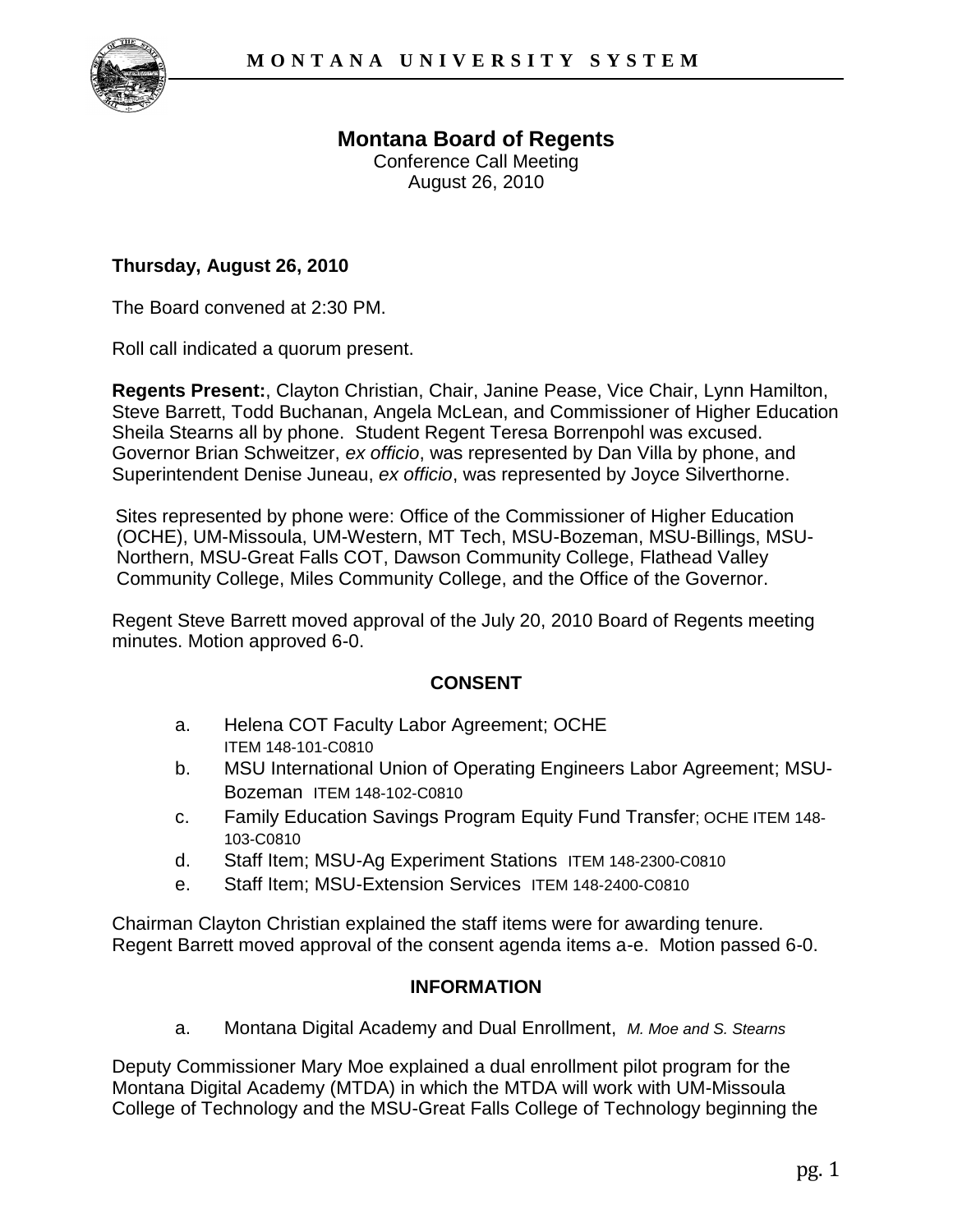

fall 2010 semester with a limited number of online courses and broadened course options and campus involvement for spring semester 2011.

Commissioner Sheila Stearns said the Montana Digital Academy has made impressive progress with learning management systems and is student friendly.

- b. Search Updates
	- UM President, *C. Christian*

Chairman Christian reported that off-site interviews were held in Salt Lake City and that several well-qualified applicants have been invited to the campus for interviews with the campus and public. He said additional announcements are forthcoming.

MSU executive Searches, *W. Cruzado*

President Waded Cruzado reported on three executive searches in the MSU system:

- The MSU-Bozeman Provost and Vice President for Academic Affairs search is in the final stages.
- The MSU-Billings Chancellor search is in process with Dr. Rolf Groseth serving in an interim capacity.
- The MSU-Great Falls COT Dean search will begin in October. Dean Joe Schaffer is currently serving on a two-year interim appointment.
	- c. Communication and Advocacy
		- **Interim Legislative Committees August 17-19**, *S. Stearns and M. Robinson*

Commissioner Stearns reported on the recent meetings of the Education and Local Government Committee and the Legislative Finance Committee at which the committees got an overview of the major budgets of the Montana University System, and gathered information on the potential impacts of budget reductions in general funds designated to the university system.

Deputy Commissioner Mick Robinson stated the committees asked general questions about quality education and tuition and that the committees were reminded that the Board of Regents' decision on tuition will not be made until May 2011. The committees reviewed work of the regents over the past year, the \$18 million (Stimulus Act) funding "cliff," enrollment, the impact on the quality of education if there are budget reductions, and the work done by the Regents' Reform Workgroup. The legislative committees provided positive feedback on work being done in the MUS.

**MFHE Update** (Montanans for Higher Education), *C. Christian*

Chairman Christian said the MFHE is a corporation created to continue the efforts of the Six Mill Levy campaign committee and extend those efforts to the ongoing support of higher education. He said the steering committee includes himself, Commissioner Stearns, Larry Simpkins, Don Lane and Doug Mitchell. He said this may be the vehicle to advocate for higher education on a continuing basis.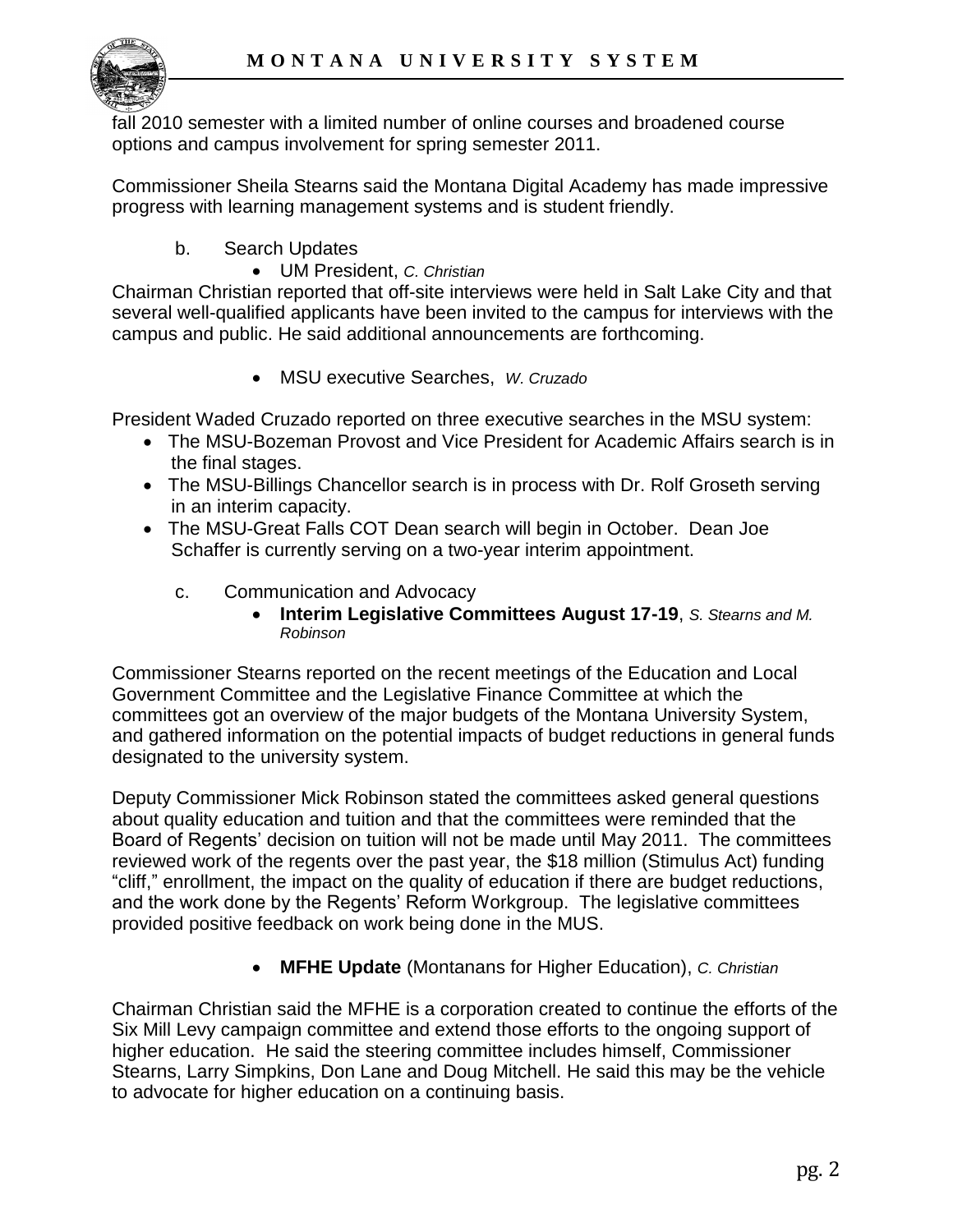

Commissioner Stearns noted that MFHE will work on writing a mission statement that is broad enough to provide advocacy over a long period of time. Residual funds from the 2008 Six Mill Levy campaign will be transferred to MFHE.

**Listening Tours**, *S. Stearns*

Commissioner Stearns reported that the office is scheduling listening sessions for the Regents throughout Montana in September and October that will focus primarily on College NOW. Ideally at least one regent can participate at each of the sites. Commissioner Stearns will attend all sessions, and Deputy Commissioner Mary Moe will attend most of them. The goal is for legislative, policy development, higher education, and business leaders to work together, to strengthen the ability for Montanans' to access to affordable post secondary education in their region, promote the investment value of the Montana University System, and to discuss efforts at cost control and efficiency.

d. Task Force Updates

## **Recruitment and Retention**, *K. McRae*

Kevin McRae, Director of Labor Relations and Personnel, OCHE, said the Recruitment and Retention Task Force relates to compensation planning in 2012. A six-member workgroup, including Chairman Christian and Mr. McRae, has been assembled to identify compensation needs within the MUS and to generate data to produce analyses to be used in decision making.

Deputy Commissioner Robinson told the regents about performance-based budget work being developed. Dennis Jones, of the National Center for Higher Education Management Systems (NCHEMS), will be working with campus fiscal officers and will attend the November board meeting, providing expertise as well as information on other states' approaches. Mr. Jones will also be working with an internal OCHE staff workgroup on topics including fixed variable formulas, outcome measurements, mission review, program review, and work of the Reform Workgroup, with the intent of formulating the final funding formula and determining how best to use that funding formula to incentivize campuses for alignment with BOR priorities and goals.

 **Sidney Public Schools Task Force**, *T. Gibson, R. Groseth, and M. Moe* Deputy Commissioner Moe reported on a conference call meeting with the task force. Topics of the conference call included how Sidney and Dawson Community College might proceed with dual enrollment; background on the educational opportunities for Central Montana, specifically the Lewistown center; and the desire in the area for continuing educational opportunities for the local teachers. Dr. Moe and President Cargill concurred that the meeting was cordial and productive.

Commissioner Stearns noted the importance of the College!Now initiative in forming regions across the state with general responsibility for post-secondary service. Her office is reviewing the regions used by the Department of Commerce and those used by